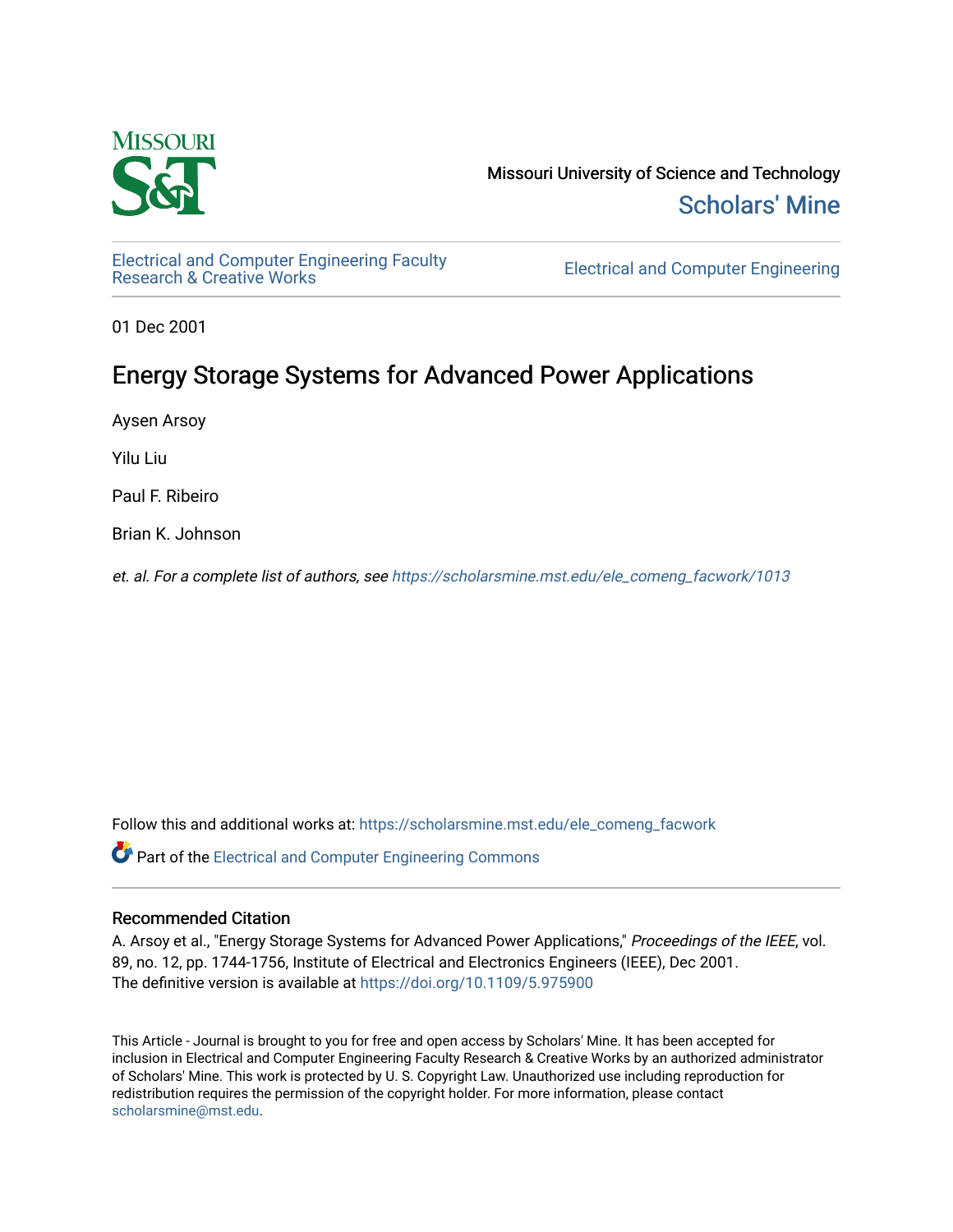# **Energy Storage Systems for Advanced Power Applications**

## PAULO F. RIBEIRO, SENIOR MEMBER, IEEE, BRIAN K. JOHNSON, MEMBER, IEEE, MARIESA L. CROW, SENIOR MEMBER, IEEE, AYSEN ARSOY, AND YILU LIU, SENIOR MEMBER, IEEE

## *Invited Paper*

*While energy storage technologies do not represent energy sources, they provide valuable added benefits to improve stability, power quality, and reliability of supply. Battery technologies have improved significantly in order to meet the challenges of practical electric vehicles and utility applications. Flywheel technologies are now used in advanced nonpolluting uninterruptible power supplies. Advanced capacitors are being considered as energy storage for power quality applications. Superconducting energy storage systems are still in their prototype stages but receiving attention for utility applications. The latest technology developments, some performance analysis, and cost considerations are addressed. This paper concentrates on the performance benefits of adding energy storage to power electronic compensators for utility applications.*

*Keywords—Battery energy storage, custom power, energy storage system, flexible ac transmission systems (FACTS), flywheel energy storage, high voltage dc transmission (HVDC), hypercapacitor, power electronics, supercapacitor, superconducting magnetic energy storage, ultracapacitor.*

#### I. INTRODUCTION

Electric power systems are experiencing dramatic changes in operational requirements as a result of deregulation. Continuing electric load growth and higher regional power transfers in a largely interconnected network lead to complex and less secure power system operation. Power

A. Arsoy is with the Department of Electrical Engineering, Kocaeli University, Izmit 41100, Kocaeli, Turkey.

Y. Liu is with the Department of Electrical and Computer Engineering, Virginia Polytechnic Institute and State University, Blacksburg, VA 24061 USA.

Publisher Item Identifier S 0018-9219(01)10838-8.

generation and transmission facilities have not been able to grow to meet these new demands as a result of economic, environmental, technical, and governmental regulation constraints. At the same time, the growth of electronic loads has made the quality of power supply a critical issue. Power system engineers facing these challenges seek solutions to allow them to operate the system in a more flexible, controllable manner.

When power system disturbances occur, synchronous generators are not always able to respond rapidly enough to keep the system stable. If high-speed real or reactive power control is available, load shedding or generator dropping may be avoided during the disturbance. High speed reactive power control is possible through the use of flexible ac transmission systems (FACTS) devices. In a few cases, these devices are also able to provide some measure of high speed real power control through power circulation within the converter, with the real power coming from the same line or in some cases from adjacent lines leaving the same substation. However, a better solution would be to have the ability to rapidly vary real power without impacting the system through power circulation. This is where energy storage technology can play a very important role in maintaining system reliability and power quality. The ideal solution is to have means to rapidly damp oscillations, respond to sudden changes in load, supply load during transmission or distribution interruptions, correct load voltage profiles with rapid reactive power control, and still allow the generators to balance with the system load at their normal speed. Custom power devices use power converters to perform either current interruption or voltage regulation functions for power distribution systems.

Recent developments and advances in energy storage and power electronics technologies are making the application of energy storage technologies a viable solution for modern power applications. Viable storage technologies include batteries, flywheels, ultracapacitors, and superconducting energy storage systems. Although several of these technolo-

0018–9219/01\$10.00 © 2001 IEEE

Manuscript received February 15, 2001; revised May 23, 2001. This work was supported in part by the National Science Foundation, in part by the Department of Energy under Grant DE-FG36-94GO10011, and in part by BWX Technologies, Inc.—Naval Nuclear Fuel Division.

P. F. Ribeiro is with the Engineering Department, Calvin College, Grand Rapids, MI 49546 USA.

B. K. Johnson is with the Department of Electrical and Computer Engineering, University of Idaho, Moscow, ID 83844-1023 USA.

M. L. Crow is with the Department of Electrical and Computer Engineering, University of Missouri-Rolla, Rolla, MO 65409 USA.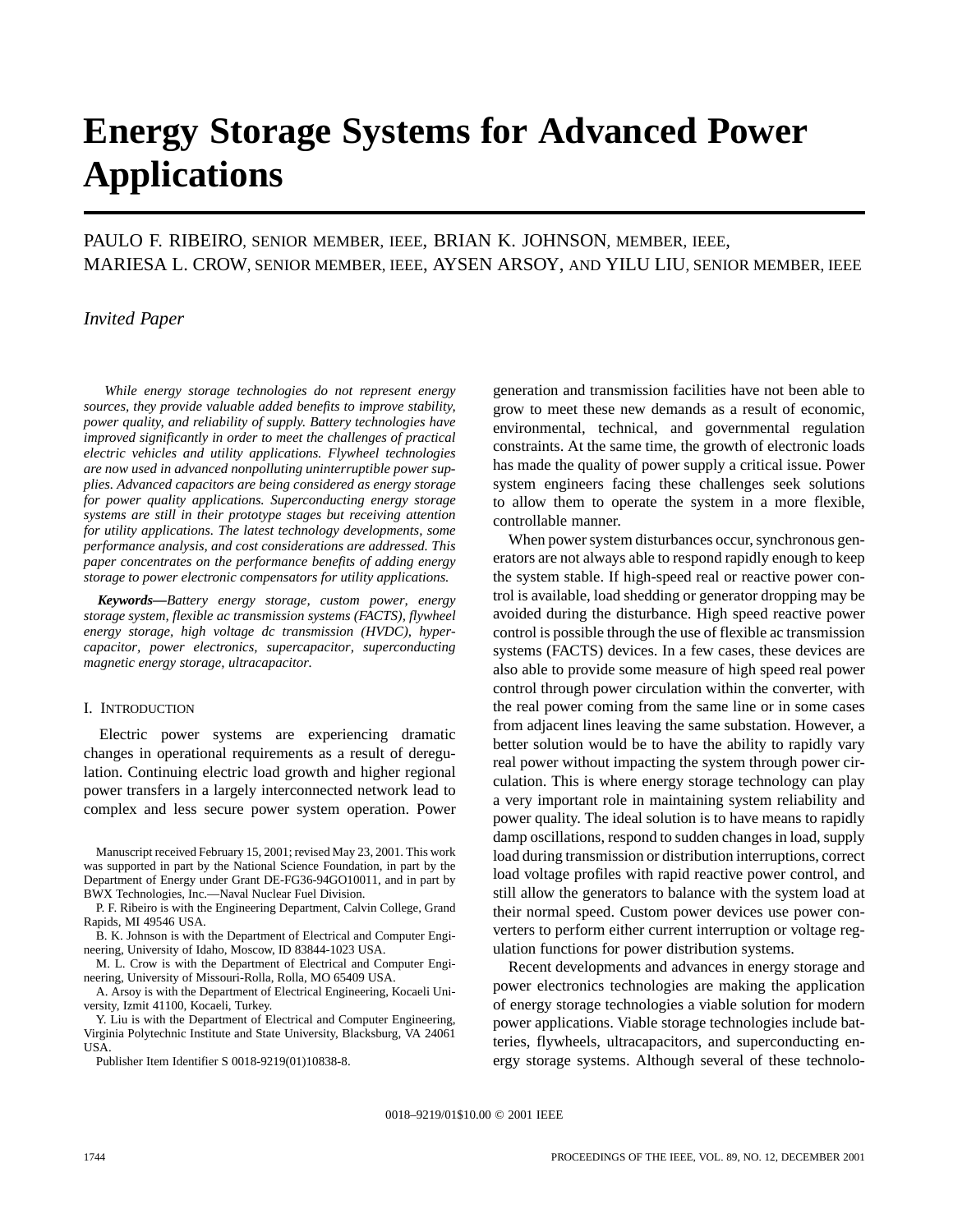

**Fig. 1.** Specific power versus specific energy ranges for near-to-midterm technology.

gies were initially envisioned for large-scale load-leveling applications, energy storage is now seen more as a tool to enhance system stability, aid power transfer, and improve power quality in power systems.

## II. ENERGY STORAGE SYSTEMS FOR TRANSMISSION AND DISTRIBUTION APPLICATIONS

Electrical energy in an ac system cannot be stored electrically. However, energy can be stored by converting the ac electricity and storing it electromagnetically, electrochemically, kinetically, or as potential energy. Each energy storage technology usually includes a power conversion unit to convert the energy from one form to another. Two factors characterize the application of an energy storage technology. One is the amount of energy that can be stored in the device. This is a characteristic of the storage device itself. Another is the rate at which energy can be transferred into or out of the storage device. This depends mainly on the peak power rating of the power conversion unit, but is also impacted by the response rate of the storage device itself.

The power/energy ranges for near-to-midterm technologies are projected in Fig. 1. Integration of these four possible energy storage technologies with flexible ac transmission systems (FACTS) and custom power devices are among the possible power applications utilizing energy storage. The possible benefits include: transmission enhancement, power oscillation damping, dynamic voltage stability, tie line control, short-term spinning reserve, load leveling, under-frequency load shedding reduction, circuit break reclosing, subsynchronous resonance damping, and power quality improvement.

#### *A. Superconducting Magnetic Energy Storage (SMES)*

Although superconductivity was discovered in 1911, it was not until the 1970s that SMES was first proposed as an energy storage technology for power systems [1]. SMES systems have attracted the attention of both electric utilities and the military due to their fast response and high efficiency (a charge–discharge efficiency over 95%). Possible applications include load leveling, dynamic stability, transient stability, voltage stability, frequency regulation, transmission capability enhancement, and power quality improvement.

When compared with other energy storage technologies, today's SMES systems are still costly. However, the integration of an SMES coil into existing FACTS devices eliminates the cost for the inverter unit, which is typically the largest portion of the cost for the entire SMES system. Previous studies have shown that micro  $( $0.1$  MWh) and midsize$ (0.1–100 MWh) SMES systems could potentially be more economical for power transmission and distribution applications. The use of high temperature superconductors should also make SMES cost effective due to reductions in refrigeration needs. There are a number of ongoing SMES projects currently installed or in development throughout the world [2].

An SMES unit is a device that stores energy in the magnetic field generated by the dc current flowing through a superconducting coil. The inductively stored energy  $(E$  in joules) and the rated power ( $P$  in watts) are commonly given specifications for SMES devices, and they can be expressed as follows:

$$
E = \frac{1}{2}LI^2 \quad P = \frac{dE}{dt} = LI\frac{dI}{dt} = VI
$$

where  $L$  is the inductance of the coil,  $I$  is the dc current flowing through the coil, and  $V$  is the voltage across the coil. Since energy is stored as circulating current, energy can be drawn from an SMES unit with almost instantaneous response with energy stored or delivered over periods ranging from a fraction of a second to several hours.

An SMES unit consists of a large superconducting coil at the cryogenic temperature. This temperature is maintained by a cryostat or dewar that contains helium or nitrogen liquid vessels. A power conversion/conditioning system (PCS) connects the SMES unit to an ac power system, and it is used to charge/discharge the coil. Two types of power conversion systems are commonly used. One option uses a current source converter (CSC) to both interface to the ac system and charge/discharge the coil. The second option uses a voltage source converter (VSC) to interface to the ac system and a dc–dc chopper to charge/discharge the coil. The VSC and dc–dc chopper share a common dc bus. The components of an SMES system are shown in Fig. 2. The modes of charge/discharge/standby are obtained by controlling the voltage across the SMES coil  $(V_{\text{coil}})$ . The SMES coil is charged or discharged by applying a positive or negative voltage,  $V_{\text{coil}}$ , across the superconducting coil. The SMES system enters a standby mode operation when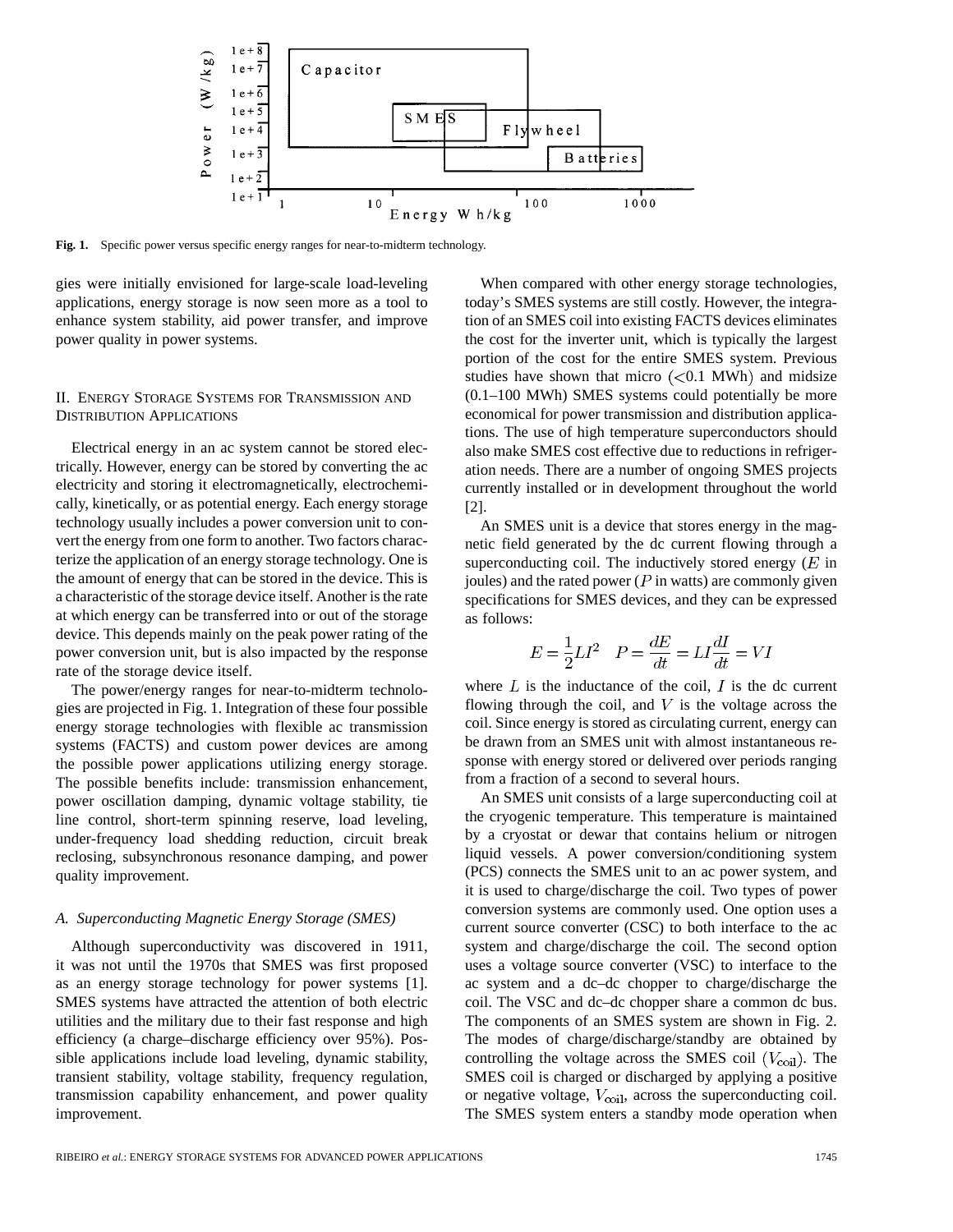

**Fig. 2.** Components of a typical SMES system.

the average  $V_{\text{coil}}$  is zero, resulting in a constant average coil current,  $I_{\rm coil}$ .

Several factors are taken into account in the design of the coil to achieve the best possible performance of an SMES system at the least cost [3], [4]. These factors may include coil configuration, energy capability, structure, and operating temperature. A compromise is made between each factor considering the parameters of energy/mass ratio, Lorentz forces, stray magnetic field, and minimizing the losses for a reliable, stable, and economic SMES system. The coil can be configured as a solenoid or a toroid. The solenoid type (as shown in Fig. 3 [5]) has been used widely due to its simplicity and cost effectiveness, though the toroid-coil designs were also incorporated by a number of small-scale SMES projects. Coil inductance  $(L)$  or PCS maximum voltage  $(V_{\text{max}})$  and current  $(I_{\text{max}})$  ratings determine the maximum energy/power that can be drawn or injected by an SMES coil. The ratings of these parameters depend on the application type of SMES. The operating temperature used for a superconducting device is a compromise between cost and the operational requirements. Low temperature superconductor devices (LTS) are available now, while high temperature superconductor devices are currently in the development stage.

SMES's efficiency and fast response capability (milliwatts/millisecond) have been, and can be further exploited in applications at all levels of electric power systems. The potential utility applications have been studied since the 1970s [6]. SMES systems have been considered for the following: 1) load leveling; 2) frequency support (spinning reserve) during loss of generation; 3) enhancing transient and dynamic stability; 4) dynamic voltage support (VAR compensation); 5) improving power quality; and 6) increasing transmission line capacity, thus enhancing overall reliability of power systems. Further development continues in power conversion systems and control schemes [7], evaluation of design and cost factors [8], and analyses for various SMES system applications. The energy–power characteristics for potential SMES applications for generation, transmission, and distribution are depicted in Fig. 4. The square area in the figure represents the applications that are currently economical. Therefore, the SMES technology has a unique advantage in two types of application: power



**Fig. 3.** Solenoid configuration.

system transmission control and stabilization and power quality.

The cost of an SMES system can be separated into two independent components where one is the cost of the energy storage capacity and the other one is the cost of the power handling capability. Storage related cost includes the capital and construction costs of conductor, coil structure components, cryogenic vessel, refrigeration, protection, and control equipment. Power related cost has the capital and construction costs of the power conditioning system. While the power related cost is lower than energy related cost for large-scale applications, it is more dominant for small-scale applications.

## *B. Battery Energy Storage Systems (BESS)*

Batteries are one of the most cost-effective energy storage technologies available, with energy stored electrochemically. A battery system is made up of a set of low-voltage/power battery modules connected in parallel and series to achieve a desired electrical characteristic. Batteries are "charged" when they undergo an internal chemical reaction under a potential applied to the terminals. They deliver the absorbed energy, or "discharge," when they reverse the chemical reaction. Key factors of batteries for storage applications include: high energy density, high energy capability, round trip efficiency, cycling capability, life span, and initial cost [9].

There are a number of battery technologies under consideration for large-scale energy storage. Lead-acid batteries represent an established, mature technology. Lead-acid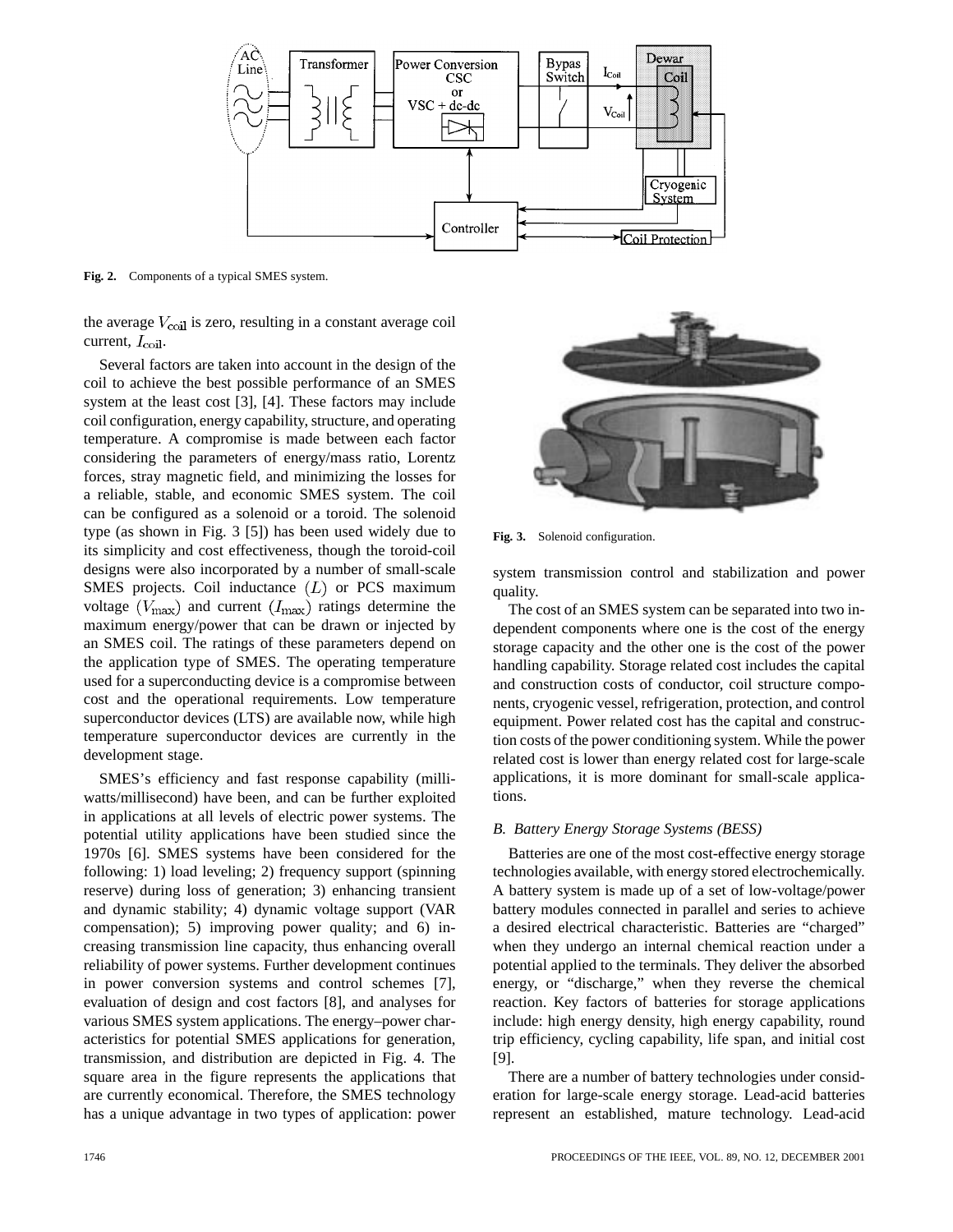

**Fig. 4.** Energy–power characteristics of potential SMES applications.

batteries can be designed for bulk energy storage or for rapid charge/discharge. Improvements in energy density and charging characteristics are still an active research area, with different additives under consideration. Lead-acid batteries still represent a low-cost option for most applications requiring large storage capabilities, with the low energy density and limited cycle life as the chief disadvantages. Mobile applications are favoring sealed lead-acid battery technologies for safety and ease of maintenance. Valve regulated lead-acid (VRLA) batteries have better cost and performance characteristics for stationary applications.

Several other battery technologies also show promise for stationary energy storage applications. All have higher energy density capabilities than lead-acid batteries, but at present, they are not yet cost effective for higher power applications. Leading technologies include nickel–metal hydride batteries, nickel–cadmium batteries, and lithium-ion batteries. The last two technologies are both being pushed for electric vehicle applications where high energy density can offset higher cost to some degree.

Due to the chemical kinetics involved, batteries cannot operate at high power levels for long time periods. In addition, rapid, deep discharges may lead to early replacement of the battery, since heating resulting in this kind of operation reduces battery lifetime. There are also environmental concerns related to battery storage due to toxic gas generation during battery charge/discharge. The disposal of hazardous materials presents some battery disposal problems. The disposal problem varies with battery technology. For example, the recycling/disposal of lead acid batteries is well established for automotive batteries.

Batteries store dc charge, so power conversion is required to interface a battery with an ac system. Small, modular batteries with power electronic converters can provide four-quadrant operation (bidirectional current flow and bidirectional voltage polarity) with rapid response. Advances in battery technologies offer increased energy storage densities, greater cycling capabilities, higher reliability, and lower cost [10]. Battery energy storage systems (BESS) have recently emerged as one of the more promising near-term storage technologies for power applications, offering a wide range of power system applications such as area regulation, area protection, spinning reserve, and power factor correction [11]. Several BESS units have been designed and installed in existing systems for the purposes of load leveling, stabilizing, and load frequency control [12]. Optimal installation site and capacity of BESS can be determined depending upon its application. This has been done for load leveling applications. Also, the integration of battery energy storage with a FACTS power flow controller can improve the power system operation and control.

#### *C. Advanced Capacitors*

Capacitors store electric energy by accumulating positive and negative charges (often on parallel plates) separated by an insulating dielectric. The capacitance,  $C$ , represents the relationship between the stored charge,  $q$ , and the voltage between the plates,  $V$ , as shown in (1). The capacitance depends on the permittivity of the dielectric,  $\varepsilon$ , the area of the plates,  $A$ , and the distance between the plates,  $d$ , as shown in (2). Equation (3) shows that the energy stored on the capacitor depends on the capacitance and on the square of the voltage

$$
q = CV \tag{1}
$$

$$
C = \frac{\varepsilon A}{d} \tag{2}
$$

$$
E = \frac{1}{2}CV^2\tag{3}
$$

$$
dV = i * \frac{dt}{C_{\text{tot}}} + i * R_{\text{tot}}.
$$
 (4)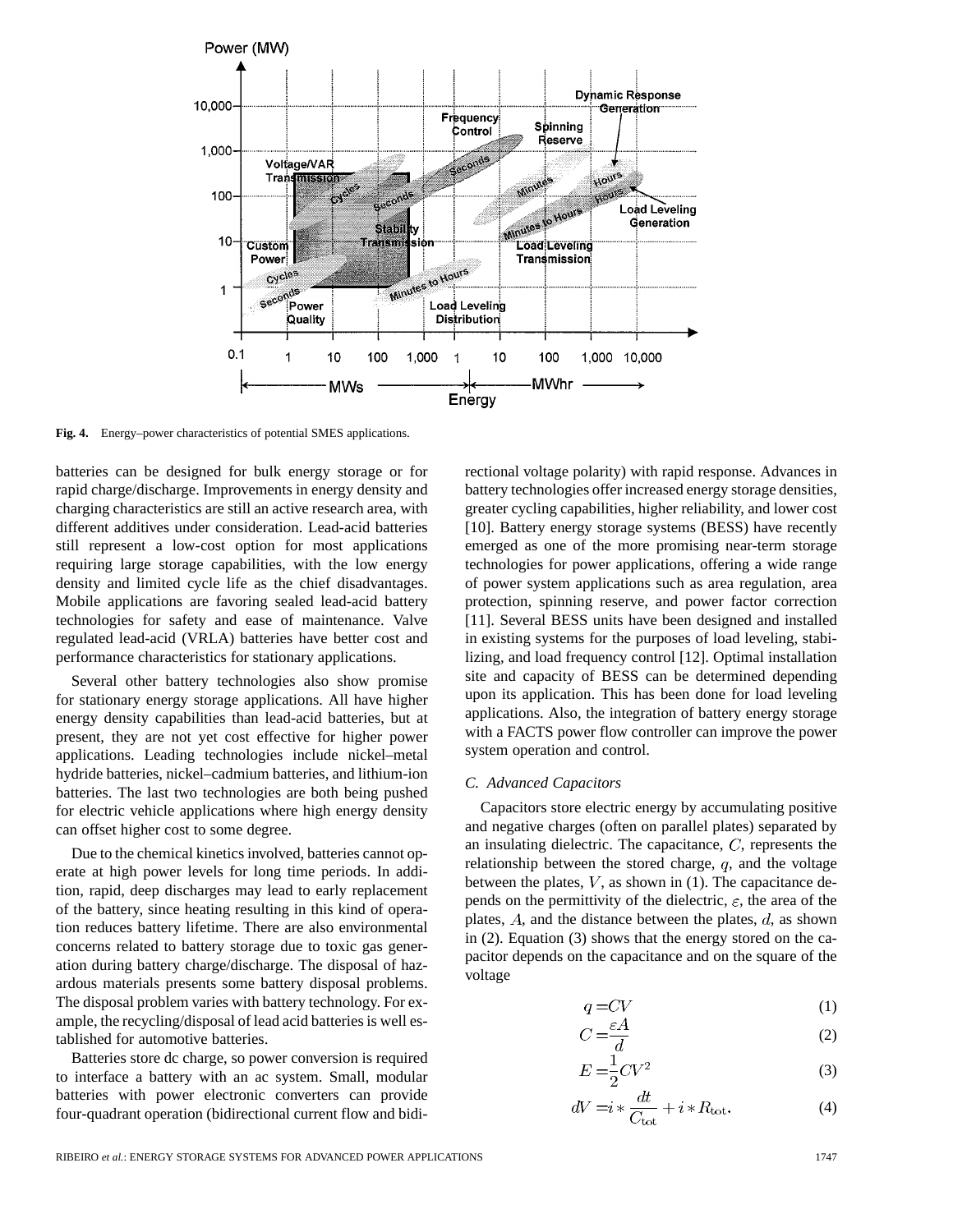The amount of energy a capacitor is capable of storing can be increased by either increasing the capacitance or the voltage stored on the capacitor. The stored voltage is limited by the voltage-withstand-strength of the dielectric (which impacts the distance between the plates). Capacitance can be increased by increasing the area of the plates, increasing the permittivity, or decreasing the distance between the plates. As with batteries, the turnaround efficiency when charging/discharging capacitors is also an important consideration, as is response time. The effective series resistance (ESR) of the capacitor has a significant impact on both. The total voltage change when charging or discharging capacitors is shown in (4). Note that  $C_{\text{tot}}$  and  $R_{\text{tot}}$  are the result from a combined series/parallel configuration of capacitor cells to increase the total capacitance and the voltage level. The product  $R_{\text{tot}}C_{\text{tot}}$  determines the response time of the capacitor for charging or discharging.

Capacitors are used in many ac and dc applications in power systems. DC storage capacitors can be used for energy storage for power applications. They have long seen use in pulsed power applications for high-energy physics and weapons applications. However, the present generation of dc storage capacitors sees limited use as large-scale energy storage devices for power systems. Capacitors are often used for very short-term storage in power converters. Additional capacitance can be added to the dc bus of motor drives and consumer electronics to provide added ability to ride voltage sags and momentary interruptions. The main transmission or distribution system application where conventional dc capacitors are used as large-scale energy storage is in the distribution dynamic voltage restorer (DVR), a custom power device that compensates for temporary voltage sags on distribution systems [13]. The power converter in the DVR injects sufficient voltage to compensate for the voltage sag, such that loads connected to the system are isolated from the sag. The DVR uses energy stored in dc capacitors to supply a component of the real power needed by the load.

Several varieties of advanced capacitors are in development, with several available commercially for low power applications. These capacitors have significant improvements in one or more of the following characteristics: higher permittivities, higher surface areas, or higher voltage-withstand capabilities.

Ceramic hypercapacitors have both a fairly high voltage-withstand (about 1 kV) and a high dielectric strength, making them good candidates for future storage applications. At present, they are largely used in low power applications. In addition, hypercapacitors have low effective-series-resistance values. Cryogenic operation appears to offer significant performance improvements. The combination of higher voltage-withstand and low effective-series-resistance will make it easier to use hypercapacitors in high power applications with simpler configurations possible [14].

Ultracapacitors (also known as supercapacitors) are double layer capacitors that increase energy storage capability due to a large increase in surface area through use of a porous electrolyte (they still have relatively low permittivity

and voltage-withstand capabilities) [15]. Several different combinations of electrode and electrolyte materials have been used in ultracapacitors, with different combinations resulting in varying capacitance, energy density, cycle-life, and cost characteristics. At present, ultracapacitors are most applicable for high peak-power, low-energy situations. Capable of floating at full charge for ten years, an ultracapacitor can provide extended power availability during voltage sags and momentary interruptions. Ultracapacitors can be stored completely discharged, installed easily, are compact in size, and can operate effectively in diverse (hot, cold, and moist) environments. Ultracapacitors are now available commercially at lower power levels [16].

As with battery energy storage systems, application of capacitors for power applications will be influenced by the ability to charge/discharge the storage device. At present, ultracapacitors and hypercapacitors have seen initial application in low-energy applications with much of the development for higher energy applications geared toward electric vehicles. Near-term applications will most likely use these capacitors in power quality applications. For example, ultracapacitors can be added to the dc bus of motor drives to improve ride-through times during voltage sags [17], [18]. Ultracapacitors can also be added to a DVR or be interfaced to the dc bus of a distribution static compensator (DStatCom) [19], [20].

## *D. Flywheel Energy Storage (FES)*

Flywheels can be used to store energy for power systems when the flywheel is coupled to an electric machine. In most cases, a power converter is used to drive the electric machine to provide a wider operating range. Stored energy depends on the moment of inertia of the rotor and the square of the rotational velocity of the flywheel, as shown in (5). The moment of inertia  $(I)$  depends on the radius, mass, and height (length) of the rotor, as shown in (6). Energy is transferred to the flywheel when the machine operates as a motor (the flywheel accelerates), charging the energy storage device. The flywheel is discharged when the electric machine regenerates through the drive (slowing the flywheel)

$$
E = \frac{1}{2}I\omega^2\tag{5}
$$

$$
I = \frac{r^2 m h}{2}.\tag{6}
$$

The energy storage capability of flywheels can be improved either by increasing the moment of inertia of the flywheel or by turning it at higher rotational velocities, or both. Some designs utilize hollow cylinders for the rotor allowing the mass to be concentrated at the outer radius of the flywheel, improving storage capability with a smaller weight increase [21].

Two strategies have been utilized in the development of flywheels for power applications. One option is to increase the inertia by using a steel mass with a large radius, with rotational velocities up to approximately 10 000 rpm. A fairly standard motor and power electronic drive can be used as the power conversion interface for this type of flywheel. Several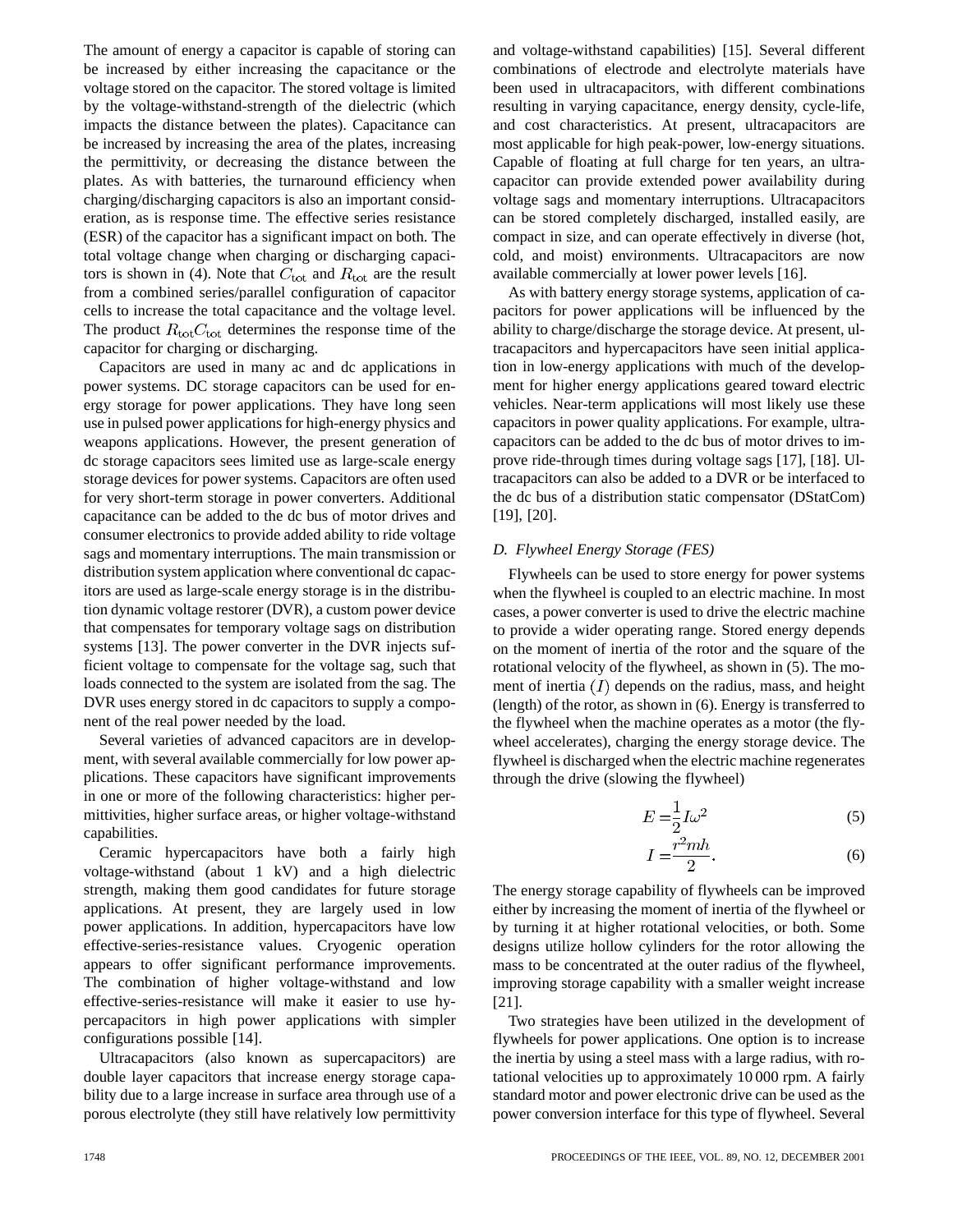

**Fig. 5.** Flywheel energy storage coupled to a dynamic voltage restorer.

flywheels utilizing this type of design are available commercially as uninterruptible power supplies (UPSs). This design results in relatively large, heavy flywheel systems. Rotational energy losses will also limit the long-term storage ability of this type of flywheel.

The second design strategy is to produce flywheels with a lightweight rotor turning at very high rotational velocities (up to 100 000 rpm) [22]–[24]. This approach results in compact, lightweight energy storage devices. Modular designs are possible, with a large number of small flywheels possible as an alternative to a few large flywheels [25]. However, rotational losses due to drag from air and bearing losses result in significant self-discharge, which poses problems for long-term energy storage. High-velocity flywheels are therefore operated in vacuum vessels to eliminate air resistance. The use of magnetic bearings helps improve the problems with bearing losses. Several projects are developing superconducting magnetic bearings for high-velocity flywheels [26]–[28]. The near elimination of rotational losses will provide flywheels with high charge/discharge efficiency. The peak power transfer ratings depend on the power ratings in the power electronic converter and the electric machine.

Flywheel applications under consideration include automobiles, buses, high-speed rail locomotives, and energy storage for electromagnetic catapults on next generation aircraft carriers. The high rotational velocity also results in the need for some form of containment vessel around the flywheel in case the rotor fails mechanically. The added weight of the containment can be especially important in mobile applications. However, some form of containment is necessary for stationary systems as well. The largest commercially available flywheel system is about 5 MJ/1.6 MVA weighing approximately 10 000 kg.

Flywheel energy storage can be implemented in several power system applications. If an FES system is included with a FACTS or custom power device with a dc bus, an inverter is added to couple the flywheel motor/generator to the dc bus. For example, a flywheel based on an ac machine could have an inverter interface to the dc bus of the custom power device, as shown in Fig. 5. Flywheel energy storage has been considered for several power system applications, including power quality applications [29]–[32] as well as peak shaving and stability enhancement [33].

#### *E. Other Technologies*

Several other energy storage technologies have been considered and applied for utility applications, including

pumped hydroelectric systems, compressed air energy storage (CAES), and flow batteries (a variation on the fuel cell now in the demonstration stage).

## III. POWER SYSTEMS APPLICATIONS

Currently, each storage technology has advantages and disadvantages when considered for power system applications. SMES systems are environmentally friendly and can respond rapidly to changes in power demand, but battery and flywheel systems are modular and cost effective. Flywheels and capacitor technologies are still being developed and are emerging as promising storage technologies as well. The capabilities of energy storage systems in power system applications are summarized in Table 1.

## *A. Integration of Energy Storage Systems Into FACTS Devices*

Second generation FACTS controllers are power electronics based devices that can rapidly influence the transmission system parameters such as impedance, voltage, and phase to provide fast control of transmission or distribution system behavior. The multi-MW FACTS technologies have been introduced to the utility industry to enhance the existing transmission assets as opposed to construction of new transmission assets. Several utilities have installed such controllers in their system [25], [26]. The FACTS controllers that can benefit the most from energy storage are those that utilize a voltage source converter interface to the power system with a capacitor on a dc bus. This class of FACTS controllers can be connected to the transmission system in parallel (static compensator, or StatCom), series (static synchronous series compensator, or SSSC) or combined (unified power flow controller, or UPFC) form, and they can utilize or redirect the available power and energy from the ac system. Without energy storage, FACTS devices are limited in the degree of freedom and sustained action in which they can help the power grid. The integration of an energy storage system (ESS) into FACTS devices can provide independent real and reactive power absorption/injection into/from the grid, leading to a more economical and/or flexible transmission controller. The addition of real power transfer capability does not necessarily result in a large increase in the MVA rating of the converter, since the real power is in quadrature with the reactive power from the converter, as shown in Fig. 6. The addition of real power capability may improve the performance of the converter enough that the total converter MVA rating could even be reduced. If a transmission line experiences significant power transfer variations in a short time notice, a FACTS/ESS combination can be installed to relieve the loaded transmission line. The enhanced performance of combined FACTS/ESS will have greater appeal to transmission service providers (Fig. 7).

To illustrate the significant impact of FACTS/ESS, several simulation and experimental studies were carried out, with the results presented in the following sections. The first integrates a StatCom with an SMES for the damping dynamic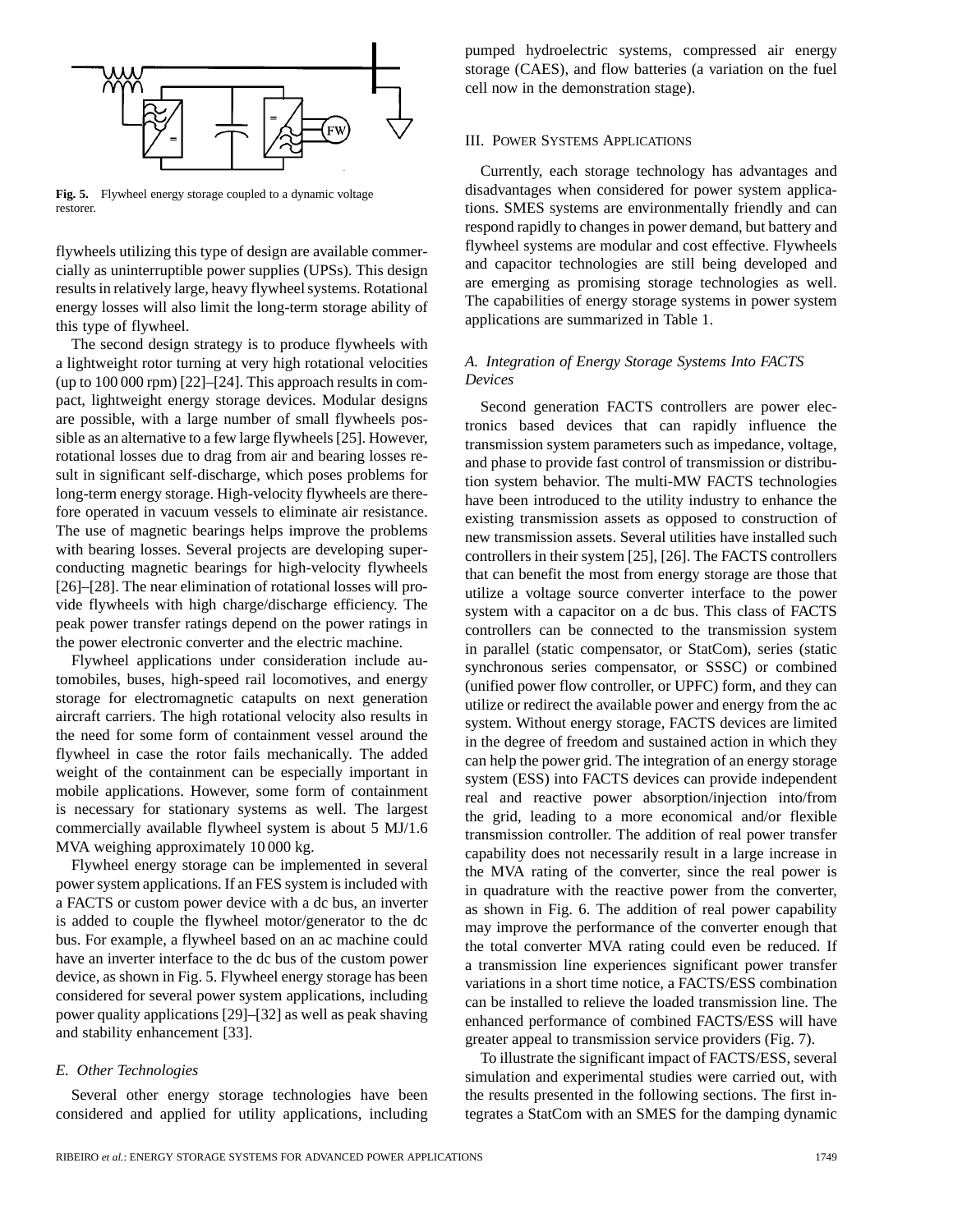| Performance \ ESS                             | <b>SMES</b>                                                       | <b>BESS</b>                        | <b>FES</b>                | Capacitor               |
|-----------------------------------------------|-------------------------------------------------------------------|------------------------------------|---------------------------|-------------------------|
| <b>Dynamic Stability</b>                      | $\checkmark$ $\left[\frac{1}{2}, \frac{2}{3}, \frac{4}{3}\right]$ | . 47 1                             | $\checkmark$ $\checkmark$ | Needs to be<br>explored |
| <b>Transient Stability</b>                    | $\checkmark$ [, $\checkmark$ ]                                    | $\checkmark$ $\Gamma^{47,45}$      |                           |                         |
| Voltage Support                               |                                                                   | $47,46$ 1                          |                           |                         |
| Area Control/ Frequency Regulation            | $\mathcal{L}\mathfrak{l}^{10}$ l                                  | $10,11$ ,                          |                           |                         |
| <b>Transmission Capability</b><br>Improvement | $\checkmark$ <sup>[11</sup> ]                                     | $\mathcal{I}[$ <sup>10, 12</sup> ] |                           |                         |
| Power Quality Improvement                     | $\mathcal{N}$ [ $^{8,14}$ ]                                       | $\sqrt{1^{13}$ , 14, 15, 1         | $\sqrt{1^{16}}$ 17 18 1   |                         |



**Fig. 6.** Device MVA rating.

power oscillations. The second integrates various FACTS devices (StatCom, SSSC, and UPFC) with BESS for voltage control, power flow control, and oscillation damping.

*StatCom With SMES:* The dynamics of the integration of a  $\pm 160$  MVAR StatCom, and 100 MJ SMES coil (96 MW peak power and 24 kV dc interface) was modeled and simulated [27], [52]. The StatCom is modeled with two-GTO based six-pulse voltage source inverters. The voltage source inverters are connected to the ac system through two 80 MVA coupling transformers, and linked to a 10 mF dc capacitor in the dc side. The dc link capacitor establishes equilibrium between the instantaneous output and input power of the inverter. The SMES coil is connected to the voltage source inverter through a dc–dc chopper, as shown in Fig. 8. The chopper controls the dc current and voltage levels by converting the inverter dc output voltage to the adjustable voltage required across the SMES coil terminal. The purpose of the interphase inductors is to allow balanced current sharing for each chopper phase.

The StatCom/SMES is applied to a system with two synchronous areas coupled via parallel tielines. Dynamic oscillations of approximately 3 Hz are induced between the two areas by applying a 0.15 second three phase fault at the midpoint of one of the parallel lines. Fig. 9 shows the system dynamic response caused by the short circuit for the system with and without the StatCom/SMES.

Without a controller, the system response shown in Fig. 9(a) exhibits lightly damped oscillations in both frequency and generator rotor speed. Adding a StatCom to the system at the tieline bus stabilizes the voltage excursions, but has little impact on damping the generator rotor oscillations. The reactive power injection capabilities of the StatCom enables the voltage to be rapidly controlled, but without active power capabilities, the rotor oscillations are relatively impervious to the effect of the StatCom. When an SMES coil is added to the StatCom, both the voltage and rotor oscillations are quickly damped. If the StatCom/SMES is placed close to the generator, the SMES coil acts as an energy booster for the generator and yields better damping performance.

*FACTS With BESS:* The independent control of both active and reactive power of a FACTS/BESS system make it an ideal candidate for many types of power system applications, including voltage control and oscillation damping. To show the effectiveness of the FACTS/BESS compared to a traditional FACTS system, a lightly damped mode at 1.4 Hz is induced between two synchronous areas shown in Fig. 10 by removing one of the interconnecting tielines.

For an even comparison between controllers, the same control approach was applied for both the FACTS and the FACTS/BESS system. The active power flow was controlled using a PI control where the target active power output of the FACTS/BESS is given by  $P^* = P_{\text{line}} - P_{\text{line,scheduled}}$ . The ideal control is to inject the FACTS/BESS active power in opposition to the tieline oscillations to rapidly damp them. The voltage control is accomplished using a linear-quadratic-regulator (LQR) control.

A comparison of the effectiveness of the controls is shown in Figs. 11 and 12. The presence of the lightly damped oscillatory mode can be observed in Fig. 11(a)–(c). Immediately following the loss of one of the parallel lines, the active power flow from area 1 to area 2 drops. This sudden topology change perturbs one of the interarea oscillatory modes, resulting in a lightly damped active power oscillation on the remaining tieline. However, since the total power demand and generation in the system do not change, the power flow from area 1 to area 2 will return to the scheduled value over time. To fully mitigate the resulting oscillations, the low frequency oscillatory mode must be sufficiently damped by the FACTS controllers. Note that in both power and voltage cases, the FACTS/BESS is more effective than any FACTS device alone. This is due to the additional degree of freedom in control and the presence of active power capabilities, especially in the interarea os-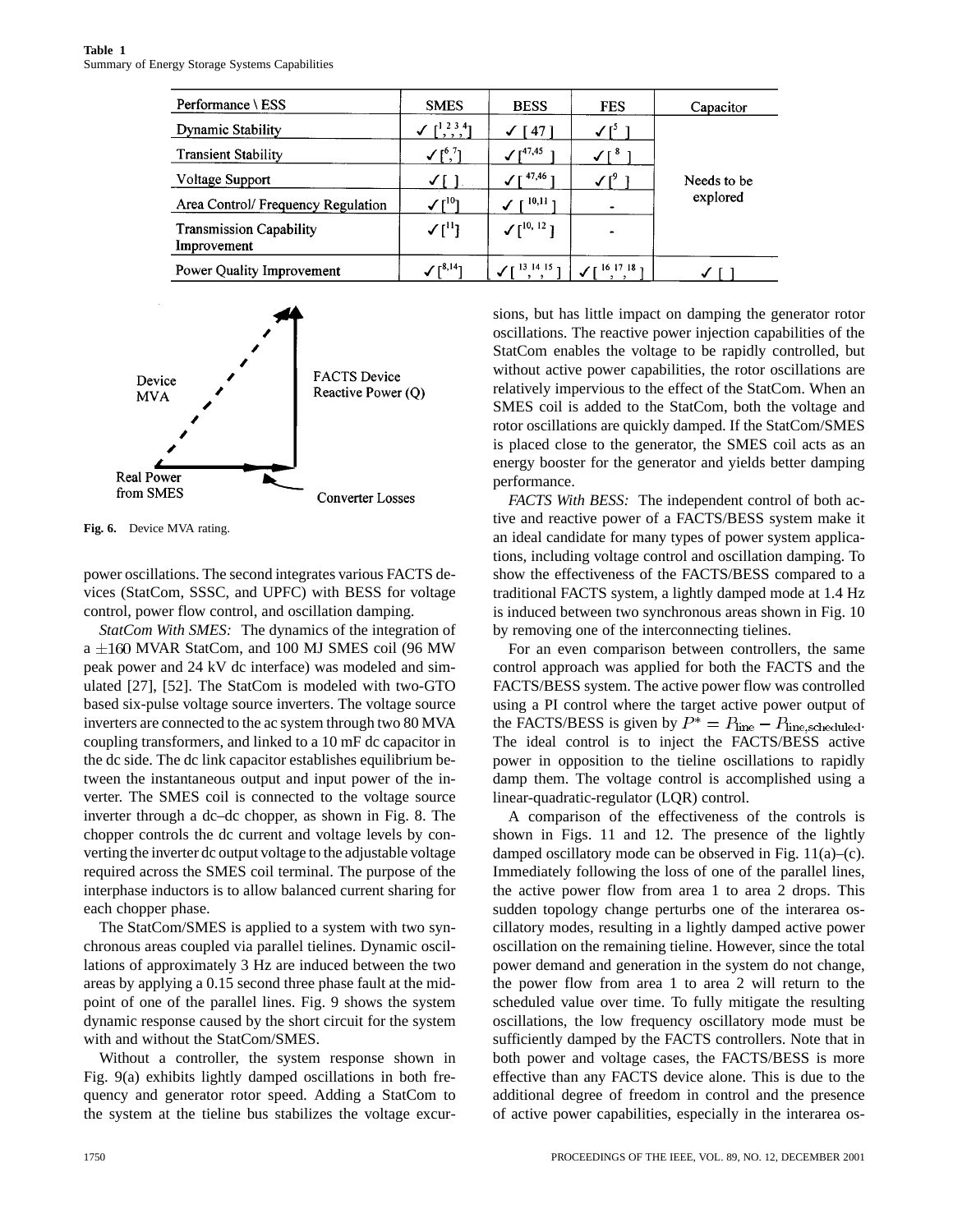

**Fig. 7.** The ultimate solution: FACTS + ESS.



**Fig. 8.** Detailed representation of the StatCom, dc–dc chopper, and SMES coil.

cillation damping control. Since the FACTS/BESS has two degrees of control freedom, both control objectives can be met independently, whereas the StatCom and SSSC control must be optimized to achieve both the oscillation damping and the voltage control objectives with a single input.

These study results establish the viability of using FACTS/ESS to enhance power system operation [53]. The FACTS/ESS combination exhibits increased flexibility over the traditional FACTS with improved damping capabilities due to the additional degree of control freedom provided by energy storage systems.

### *B. HVDC Transmission and Distribution Applications*

Improvements in power electronic device technologies have led to significant improvements in the flexibility of dc transmission systems through the ability to use voltage source converters [54]. Traditional direct current systems see limited use as high power, high voltage dc (HVDC) transmission systems. These HVDC systems operate at high voltage levels to reduce resistive losses. The systems use line-commutated, thyristor-based converters and have fairly

simple point-to-point layouts with a single rectifier and a single inverter. More complicated multiterminal systems have been considered, but the complexity of a reliable control scheme allowing operation without communication during a disturbance severely limits the number of converters in the system.

Voltage source converter based dc systems allow for lower voltage dc transmission systems capable of supporting a large number of standard "off the shelf" inverters. Energy storage can be added to the dc system, providing improved response to fast load changes drawn by the inverters (see Fig. 13). The addition of energy storage to superconducting transmission systems is explored in [55], and battery storage to a dc distribution system based on voltage source converters is discussed in [56].

There are several key features that the dc system must possess to be able to provide high quality power to the loads. The system should try to emulate the desirable features of a UPS as far as the loads are concerned. Key features to include are: isolation from ac supply system voltage fluctuations, limiting nonlinear interactions with other loads and sources on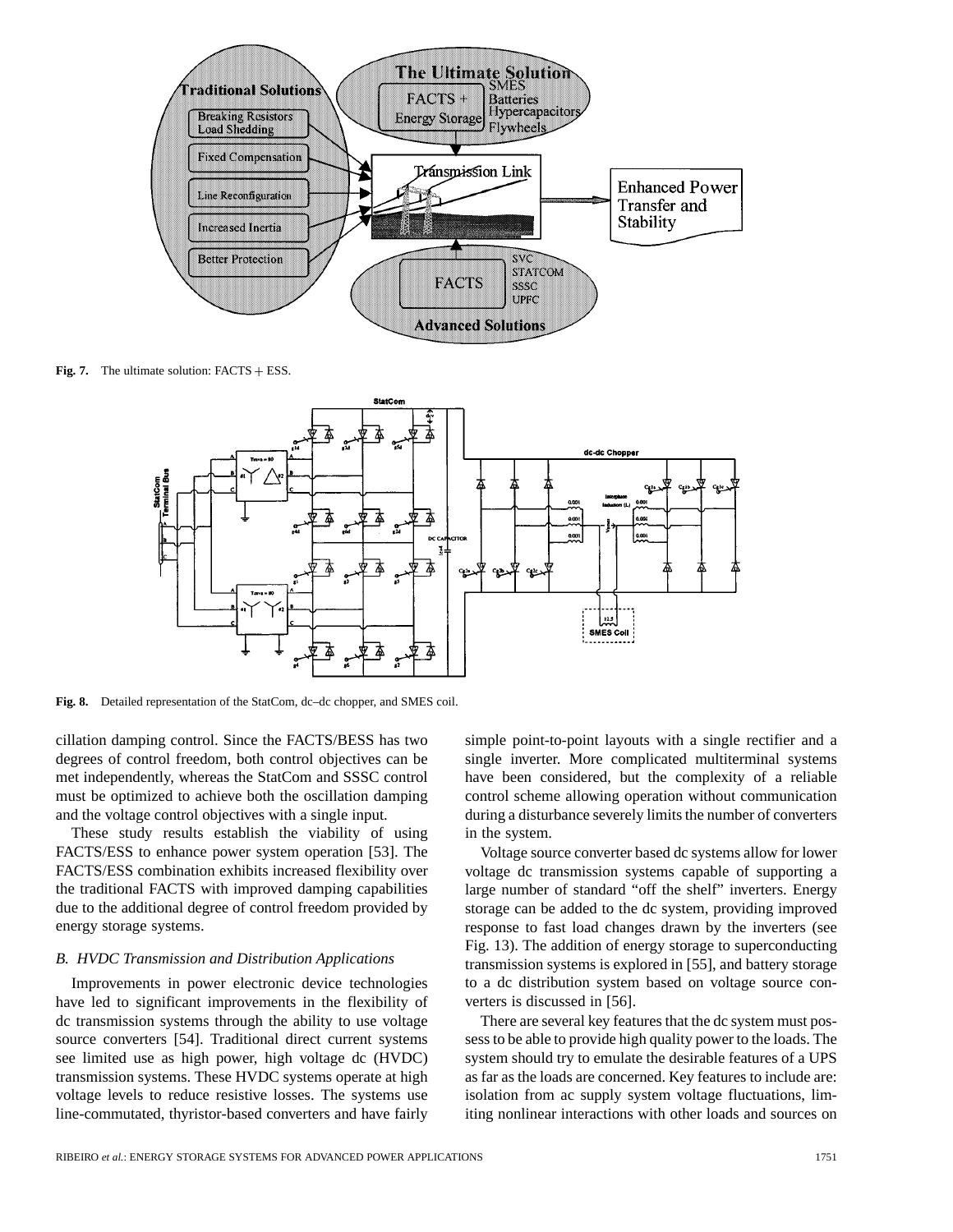

**Fig. 9.** StatCom/SMES dynamic response to ac system oscillations. (a) No compensation. (b) StatCom only at tieline bus. (c) StatCom/SMES at tieline bus. (d) StatCom/SMES at generator terminal.



**Fig. 10.** Two area system for FACTS/BESS.



**Fig. 11.** Active power flow between areas. (a) StatCom versus StatCom/BESS. (b) SSSC versus SSSC/BESS. (c) StatCom/BESS versus SSSC/BESS versus UPFC.

the system, and ride-through capabilities for ac faults and interruptions. Disturbances on the dc system itself should also have minimum impact on the voltage waveforms seen by the loads.

The system should also have the ability to ride though voltage sags on the ac system. A small, subcycle sag can be corrected for by the converter controls and the energy stored in the passive elements in the system. But a longer lasting voltage sag or an outright interruption requires the presence of some form of energy storage on the dc system. The storage element will be interfaced to the dc system through a power converter. The converter will be controlled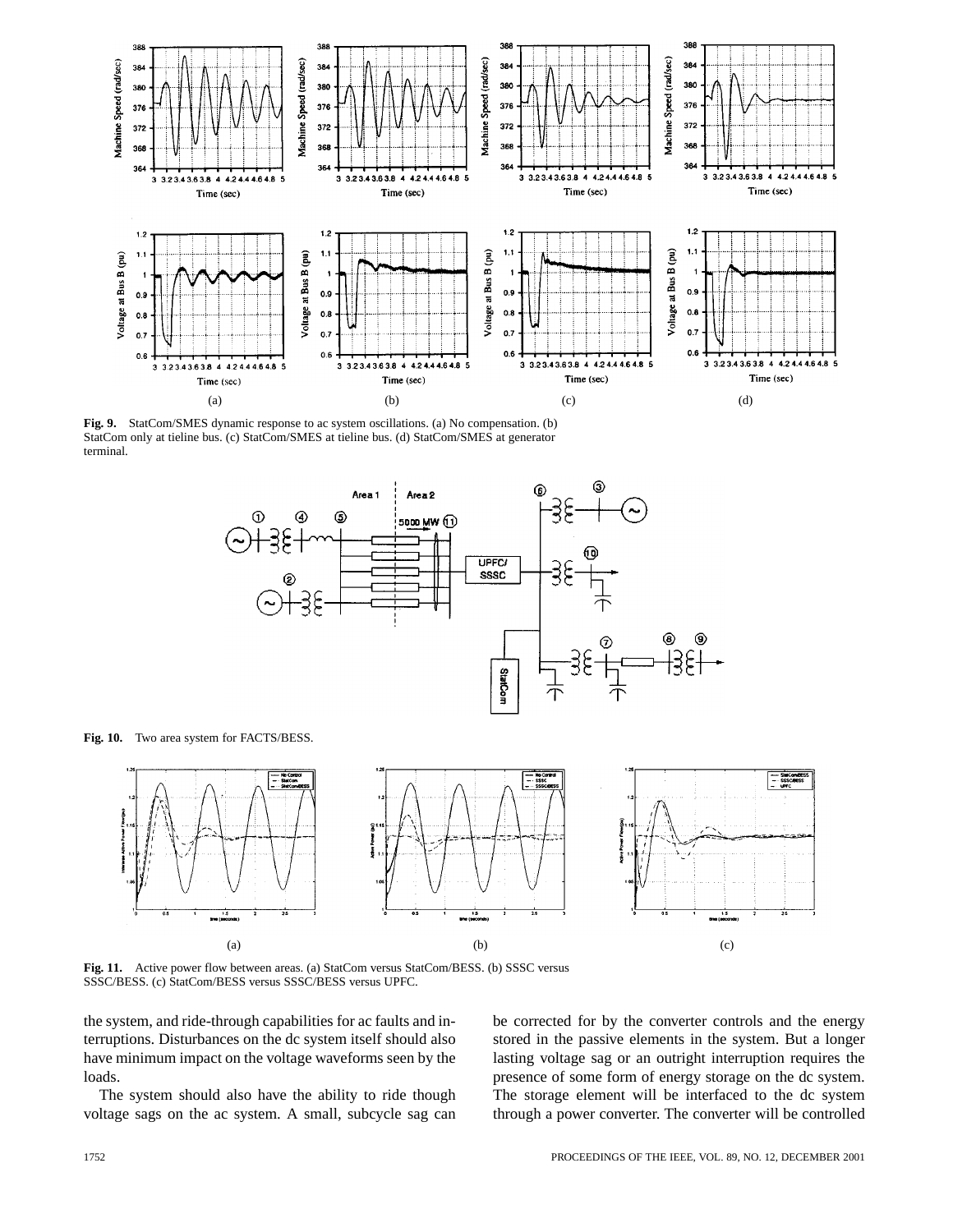

**Fig. 12.** Voltage at area 2 bus (6). (a) StatCom versus StatCom/BESS. (b) SSSC versus SSSC/BESS. (c) StatCom/BESS versus SSSC/BESS versus UPFC.



**Fig. 13.** DC system with capacitive energy storage added to the dc system through a dc-to-dc converter.

to keep the storage element charged during normal operation and then support the dc voltage at a minimum level during a disturbance.

## *C. Power Quality Enhancement With Energy Storage*

Custom power devices address problems found at distribution level such as voltage sags, voltage swells, voltage transients, and momentary interruptions. The most common approaches to mitigate these problems focus on customer side solutions such as UPS systems based on battery energy storage. Alternative UPS systems based on SMES and FESs are also available. On the utility side of the meter, studies have indicated that using power line conditioners and redundant feeder systems operating in conjunction with fast acting circuit breakers and fault isolators can eliminate a majority of the load disruptions. Custom power devices are entering service to act as fast circuit breakers and perform line conditioning. The dynamic voltage restorer (DVR) is a pulsewidth-modulated (PWM) converter in series with the lines, having a dc link stabilized by an energy storage element, usually a large capacitance. The DVR is distinguished by having a dc energy source, often dc storage capacitors, supplying the dc link as well, as shown in Fig. 14, although ultracapacitors, FES, and SMES can all be used to allow the DVR to operate over longer/deeper voltage sags. A distribution StatCom



**Fig. 14.** Dynamic voltage restorer (DVR) with capacitor storage.

(DStatCom) is similar to the DVR, except that the voltage source converter is connected in parallel with the line. Energy storage can also be added to the dc bus of the DStatCom.

## IV. COST CONSIDERATIONS

Energy storage system costs for a transmission application are driven by the operational requirements [57]–[63]. The costs of the system can be broken down into three main components: the energy storage system, the supporting systems (refrigeration for SMES is a big item), and the power conversion system. The cost of the energy storage system is primarily determined by the amount of energy to be stored. The configuration and the size of the power conversion system may become a dominant component for the high-power lowenergy storage applications. For the utility applications under consideration, estimates are in the range of \$10K–\$100K per MJ for the storage system. The corresponding cost of supporting systems is within the range of \$2K–\$15K per MJ. The power conversion system is estimated to be in the range of \$150 to \$250 per kW. The reason for the wide variation in the cost of the power conversion system is its dependence on the configuration of the system. For example, if an SMES is connected to an ac system, a dc–dc chopper and a voltage source converter or a current source inverter is needed, but if the SMES is connected to an existing FACTS device with a dc bus, only the dc–dc chopper is required. Therefore, the percentage of relative cost of each subsystem with regard to the total system cost is dependent on the application.

In order to establish a realistic cost estimate, the following steps are suggested:

- identify the system issue(s) to be addressed;
- select preliminary system characteristics;
- define basic energy storage, power, voltage and current requirements;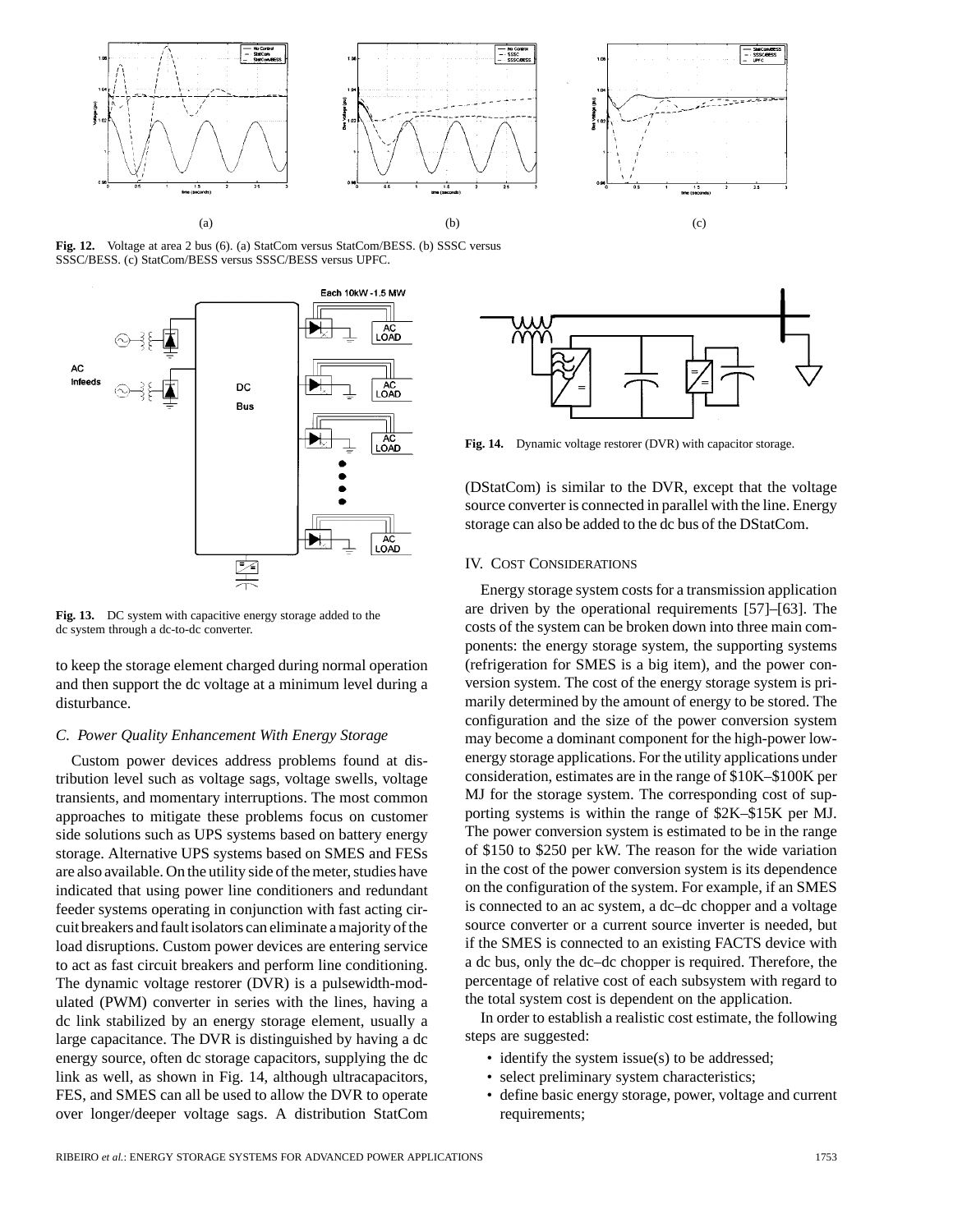- model system performance in response to system demands to establish effectiveness of the device;
- optimize system specification and determine system cost;
- determine utility financial benefits from operation;
- compare system's cost and utility financial benefits to determine adequacy of utility's return on investment;
- compare different energy storage systems performance and costs.

While each system will be tailored to individual utility needs, target costs for a basic energy storage system on a per kilowatt basis are less than the costs on a per kilowatt basis of the lowest cost generation units. On a per unit active or reactive power basis, energy storage costs will be higher than the costs for FACTS that do not provide the full range of services that a  $FACTS + Energy Storage$  device can provide.

Deregulation, together with transmission limitations and generation shortage, have recently changed the power grid condition creating situations where energy storage technology can play a very important role in maintaining system reliability and power quality. The ability to rapidly damp oscillations, respond to sudden changes in load, supply load during transmission or distribution interruptions, correct load voltage profiles with rapid reactive power control, and still allow the generators to balance with the system load at their normal speed, are among the benefits of energy storage devices.

## V. CONCLUSION

Among the potential performance benefits produced by advanced energy storage applications are improved system reliability, dynamic stability, enhanced power quality, transmission capacity enhancement, and area protection. An energy storage device can also have a positive cost and environmental impact by reducing fuel consumption and emissions through reduced line losses and reduced generation availability for frequency stabilization.

FACTS devices which handle both real and reactive power to achieve improved transmission system performance are multi-MW proven electronic devices now being introduced in the utility industry. In this environment, energy storage is a logical addition to the expanding family of FACTS devices.

As deregulation takes place, generation and transmission resources will be utilized at higher efficiency rates leading to tighter and moment-by-moment control of the spare capacities. Energy storage devices can facilitate this process, allowing the utility maximum utilization of utility resources.

The new power electronics controller devices will enable increased utilization of transmission and distribution systems with increased reliability. This increased reliance will result in increased investment in devices that make this asset more productive. Energy storage technology fits very well within the new environment by enhancing the potential application of FACTS, custom power, and power quality devices.

This paper shows that energy storage devices can be integrated to power electronics converters to provide power system stability, enhanced transmission capability, and improved power quality. Adding energy storage to power electronics compensators not only enhances the performance of the device, but can also provide the possibility of reducing the MVA ratings requirements of the front-end power electronics conversion system. This is an important cost/benefit consideration when considering adding energy storage systems.

#### **REFERENCES**

- [1] R. B. Boom and H. A. Peterson, "Superconductive energy storage for power systems," *IEEE Trans. Magn.*, vol. MAG-8, pp. 701–704, Sept. 1972.
- [2] R. F. Giese, "Progress toward high temperature superconducting magnetic energy storage (SMES) systems—A second look," Argonne National Laboratory, 1998.
- [3] -, "Progress toward high temperture superconducting magnetic energy storage (SMES) systems—A second look," Argonne National Laboratory, 1998.
- [4] C. A. Luongo, "Superconducting storage systems," *IEEE Trans. Magn.*, vol. 32, pp. 2214–2223, July 1996.
- [5] V. Karasik, K. Dixon, C. Weber, B. Batchelder, and P. Ribeiro, "SMES for power utility applications: A review of technical and cost considerations," *IEEE Trans. Appl. Superconduct.*, vol. 9, pp. 541–546, June 1999.
- [6] I. D. Hassan, R. M. Bucci, and K. T. Swe, "400 MW SMES power conditioning system development and simulation," *Trans. Power Electron.*, vol. 8, pp. 237–249, July 1993.
- [7] Q. Jiang and M. F. Conlon, "The power regulation of a PWM type superconducting magnetic energy storage unit," *IEEE Trans. Energy Conversion*, vol. 11, pp. 168–174, Mar. 1996.
- [8] D. Lieurance, F. Kimball, C. Rix, and C. Luongo, "Design and cost studies for small scale superconducting magnetic energy storage systems," *IEEE Trans. Appl. Superconduct.*, vol. 5, pp. 350–353, June 1995.
- [9] J. McDowall, "Conventional battery technologies—Present and future," in *Proc. 2000 IEEE Power Engineering Society Summer Meeting*, vol. 3, July 2000, pp. 1538–1540.
- [10] M. A. Casacca, M. R. Capobianco, and Z. M. Salameh, "Lead-acid battery storage configurations for improved available capacity," *IEEE Trans. Energy Conversion*, vol. 11, pp. 139–145, Mar. 1996.
- [11] N. W. Miller, R. S. Zrebiec, R. W. Delmerico, and G. Hunt, "Design and commissioning of a 5 MVA, 2.5 MWh battery energy storage,' in *Proc. 1996 IEEE Power Engineering Society Transmission and Distribution Conf.*, 1996, pp. 339–345.
- [12] K.-H. Jung, H. Kim, and D. Rho, "Determination of the installation site and optimal capacity of the battery energy storage system for load leveling," *IEEE Trans. Energy Conversion*, vol. 11, pp. 162–167, Mar. 1996.
- [13] N. Abi-Samra, C. Neft, A. Sundaram, and W. Malcolm, "The distribution system dynamic voltage restorer and its applications at industrial facilities with sensitive loads," in *Proc. 8th Int. Power Quality Solutions '95*, Long Beach, CA, Sept. 9–15, 1995.
- [14] E. Schempp and W. D. Jackson, "Systems considerations in capacitive energy storage," in *Proc. 31st Intersociety Energy Conversion Engineering Conf.*, vol. 2, Aug. 1996, pp. 666–671.
- [15] G. L. Bullard, H. B. Sierra-Alcazar, H. L. Lee, and J. L. Morris, "Operating principles of the ultracapacitor," *IEEE Trans. Magn.*, vol. 25, pp. 102–106, Jan. 1989.
- [16] W. V. Hassenzahl, *Capacitors for Electric Utility Energy Storage*: Electric Power Res. Inst., 1997, vol. WO-8812.
- [17] M. Corley, J. Locker, S. Dutton, and R. Spee, "Ultracapacitor-based ride-through system for adjustable speed drives," in *Proc. 30th Annu. IEEE Power Electronics Specialists Conf. (PESC 99)*, vol. 1, June 1999, pp. 26–31.
- [18] P. Pillay, R. M. Samudio, M. Ahmed, and R. T. Patel, "A chopper-controlled SRM drive for reduced acoustic noise and improved ride through capability using supercapacitors," *IEEE Trans. Ind. Applicat.*, vol. 31, pp. 1029–1038, Sept./Oct. 1995.
- [19] I. Papic, P. Zunko, A. Krajnc, D. Povh, M. Weinhold, and R. Zurowski, "300 kW battery energy storage system using an IGBT converter," in *Proc. 1999 IEEE Power Engineering Society Summer Meeting*, July.
- [20] N. G. Hingorani, "Introducing custom power," *IEEE Spectr.*, pp. 41–48, June 1995.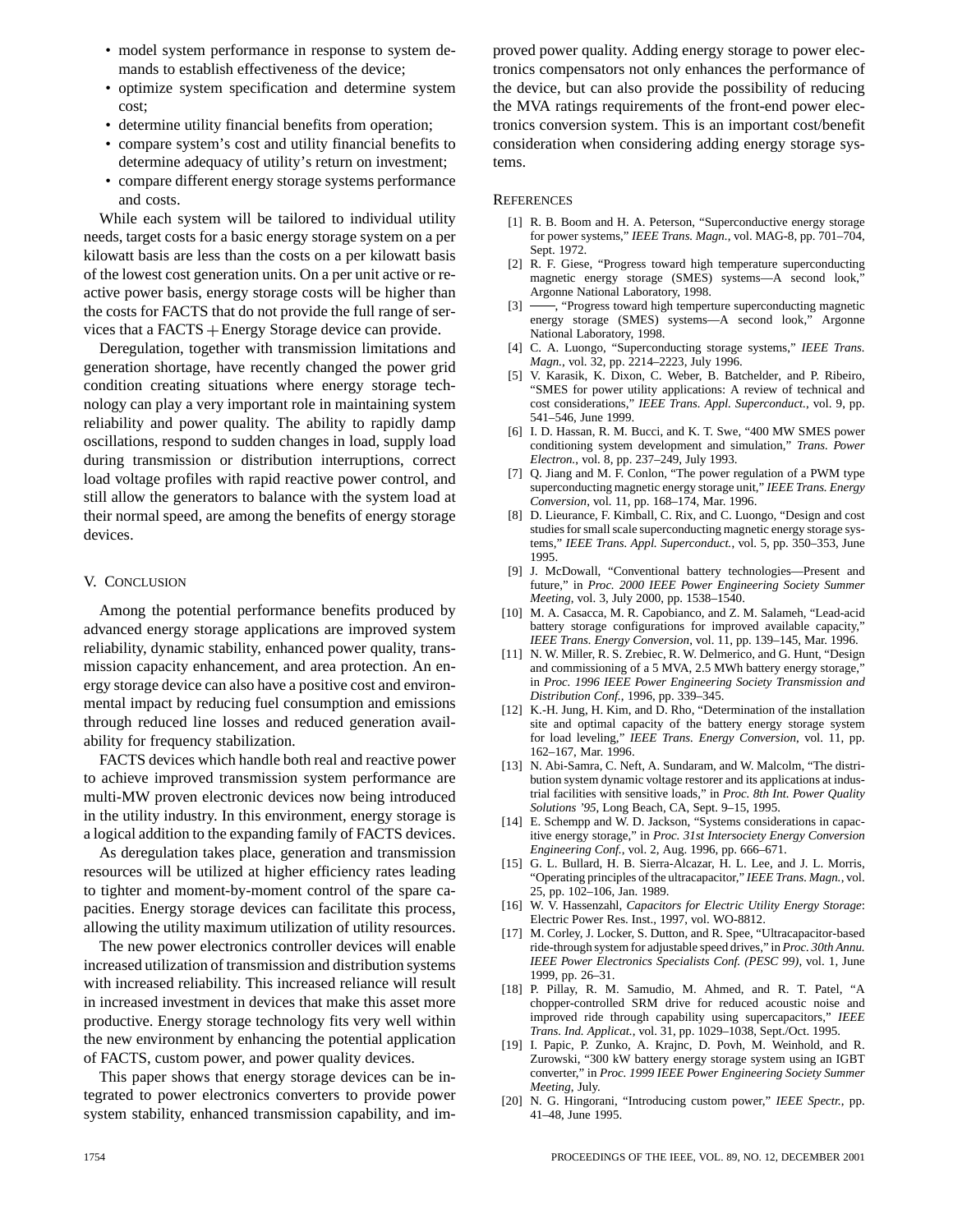- [21] P. Taylor, L. Johnson, K. Reichart, P. DiPietro, J. Philip, and P. Butler, "A summary of the state of the art of superconducting magnetic energy storage systems, flywheel energy storage systems, and compressed air energy storage systems," Sandia National Labs, SAND99-1854, 1999.
- [22] J. R. Hull, "Flywheels on a roll," *IEEE Spectr.*, pp. 20–25, July 1997.
- [23] J. G. Bitterly, "Flywheel technology: Past, present and 21st century projections," *IEEE AES Mag.*, pp. 13–16, Aug. 1998.
- [24] R. F. Post, T. K. Fowler, and S. F. Post, "A high-efficiency electromechanical battery," *Proc. IEEE*, vol. 81, pp. 462–474, Mar. 1993.
- [25] A. A. Miller, W. Qian, B. K. Johnson, J. D. Law, and R. W. Wall, "High speed locomotives with energy storage," in *Proc. 1997 North American Power Symp. (NAPS)*, Laramie, WY, Oct. 13–14, 1997, pp. 557–562.
- [26] T. M. Mulcahy, J. R. Hull, K. L. Uherka, and R. C. Niemann, "Flywheel energy storage advances using HTS bearings," *IEEE Trans. Appl. Superconduct.*, vol. 9, pp. 297–301, June 1999.
- [27] H. J. Bornemann and M. Sander, "Conceptual system design of a 5 MWh/100 MW superconducting flywheel energy storage plant for power utility applications," *IEEE Trans. Appl. Superconduct.*, vol. 7, pp. 398–401, June 1997.
- [28] J. D. Boyles and N. H. Clark, "Technologies for energy storage: Flywheels and superconducting magnetic energy storage," in *Proc. 2000 IEEE Power Engineering Society Summer Meeting*, vol. 3, July 2000, pp. 1548–1550.
- [29] I. Takahashi and M. Nunokawa, "Prediction control for a cycloconverter of a power distortion compensation system," *IEEE Trans. Ind. Applicat.*, vol. 25, pp. 348–355, Mar./Apr. 1989.
- [30] R. S. Weissbach, G. G. Karady, and R. G. Farmer, "Dynamic voltage compensation on distribution feeders using flywheel energy storage," *IEEE Trans. Power Delivery*, vol. 14, pp. 465–471, Apr. 1999.
- [31] B. Koch, "Flywheels challenge battery storage for ride-through of power interruptions," *Elec. World*, vol. 211, pp. 44–47, Dec. 1997.
- [32] H. Akagi, "Active filters and energy storage systems operated under nonperiodic conditions," in *Proc. 2000 IEEE Power Engineering Society Summer Meeting*, vol. 2, July 2000, pp. 965–970.
- [33] E. Haginomori, "EMTP simulation of transient stability enhancement phenomena by an inverter controlled flywheel generator," *Elec. Eng. Jpn.*, vol. 124, pp. 19–29, Aug. 1999.
- [34] Y. Mitani, K. Tsuji, and Y. Murakami, "Application of superconducting magnet energy storage to improve power system dynamic performance," *IEEE Trans. Power Systems*, vol. 3, pp. 1418–1425, Nov. 1988.
- [35] S. F. Kral, V. Karasik, Y. M. Lvosky, K. E. Grut, J. P. Kelley, K. D. Dixon, P. F. Ribeiro, and R. Kunz, "Alaska SMES: Form and function for the world's largest magnet," presented at the 1997 Cryogenic Eng. Conf..
- [36] R. H. Lasseter and S. J. Jalali, "Dynamic response of power conditioning systems for superconductive magnetic energy storage," *IEEE Trans. Energy Conversion*, vol. 6, pp. 388–393, Sept. 1991.
- [37]  $\longrightarrow$ , "Dynamic response of power conditioning systems for superconductive magnetic energy storage," *IEEE Trans. Energy Conversion*, vol. 6, no. 3, pp. 388–393, Sept. 1991.
- [38] E. Haginomori, "EMTP simulation of transient stability enhancement phenomena by an inverter controlled flywheel generator," *Elec. Eng. Jpn.*, vol. 124, pp. 19–29, Aug. 1999.
- [39] J. D. Rogers, R. I. Schermer, B. L. Miller, and J. F. Hauer, "30-MJ superconducting magnetic energy storage system for electric utility transmission stabilization," *Proc. IEEE*, vol. 71, pp. 1099–1109, Sept. 1983.
- [40] M. Parizh, A. K. Kalafala, and R. Wilcox, "Superconducting magnetic energy storage for substation applications," *IEEE Trans. Appl. Superconduct.*, vol. 7, pp. 849–852, June 1997.
- [41] W. C. Tsai, C. Chyn, and T. P. Tsao, "Damping torsional oscillations due to network faults using the dynamic flywheel damper," in *IEE Proc. Generation, Transmission and Distribution*, vol. 144, Sept. 1997.
- [42] B. Szabodos and U. Schaible, "Peak power bi-directional transfer from high speed flywheel to electrical regulated bus voltage systems," *IEEE Trans. Energy Conversion*, vol. 13, pp. 34–41, Mar. 1998.
- [43] J. D. Rogers, R. I. Schermer, B. L. Miller, and J. F. Hauer, "30-MJ superconducting magnetic energy storage system for electric utility transmission stabilization," *Proc. IEEE*, vol. 71, pp. 1099–1109, Sept. 1983.
- [44] Y. Mitani, K. Tsuji, and Y. Murakami, "Application of superconducting magnet energy storage to improve power system dynamic performance," *IEEE Trans. Power Systems*, vol. 3, pp. 1418–1425, Nov. 1988.
- [45] K. K. Leung and D. Sutanto, "A storage power flow controller (SPFC) using battery storage," in *IEEE 1999 Int. Power Electronics and Drive Systems*, Hong Kong, July 1999.
- [46] W. R. Lachs and D. Sutanto, "Battery storage plant within large load centers," *IEEE Trans. Power Syst.*, vol. 7, pp. 762–769, May 1992.
- [47] L. Walker, "10-MW GTO converter for battery peaking service," *IEEE Trans. Ind. Applicat.*, vol. 26, pp. 63–72, Jan./Feb. 1990.
- [48] S. J. Chiang, C. M. Liaw, W. C. Chang, and W. Y. Chang, "Multimodule parallel small battery energy storage system," *IEEE Trans. Energy Conversion*, vol. 11, pp. 146–154, Mar. 1996.
- [49] C. Tarrant, "Revolutionary flywheel energy storage system for quality power," *Power Eng. J.*, vol. 13, pp. 159–63, June 1999.
- [50] B. Koch, "Flywheels challenge battery storage for ride-through of power interruptions," *Elec. World*, vol. 211, pp. 44–47, Dec. 1997.
- [51] R. S. Weissbach, G. G. Karady, and R. G. Farmer, "Dynamic voltage compensation on distribution feeders using flywheel energy storage," *IEEE Trans. Power Delivery*, vol. 14, pp. 465–71, Apr. 1999.
- [52] A. B. Arsoy, "Electromagnetic transient and dynamic modeling and simulation of a StatCom-SMES compensator in power systems," Ph. D. dissertation, Blacksburg, VA, 2000.
- [53] Z. Yang, M. L. Crow, C. Shen, L. Zhang, and P. Cao, "Steady-state characteristics of a StatCom with energy storage," in *Proc. 1999 North American Power Symp.*, San Luis Obispo, CA, Oct. 1999.
- [54] G. Asplund, K. Eriksson, H. Jiang, J. Lindberg, R. Palsson, and K. Svensson, "DC transmission based on voltage source converters," in *CIGRE Conf.*, Paris, France, 1998.
- [55] B. K. Johnson, R. H. Lasseter, and F. L. Alvarado, "Incorporation of a SMES coil into a superconducting LVDC transmission system," *IEEE Trans. Appl. Superconduct.*, pt. 1, vol. 7, pp. 419–422, June 1997.
- [56] B. K. Johnson and R. H. Lasseter, "An industrial power distribution system featuring UPS properties," in *1993 IEEE Power Electronics Specialists Conf. Rec.*, Seattle, WA, June 1993, pp. 759–765.
- [57] D. Lieurance, F. Kimball, C. Rix, and C. Luongo, "Design and cost studies for small scale superconducting magnetic energy storage systems," *IEEE Trans. Appl. Superconduct.*, vol. 5, pp. 350–353, June 1995.
- [58] S. M. Schoenung, W. R. Meier, R. L. Fagaly, M. Heiberger, R. B. Stephens, J. A. Leuer, and R. A. Guzman, "Design, performance, and cost characteristics of high temperature superconducting magnetic energy storage," *IEEE Trans. Energy Conversion*, vol. 8, pp. 33–38, Mar. 1993.
- [59] J. T. Alt, M. D. Anderson, and R. G. Jungst, "Assessment of utility side cost savings from battery energy storage," *IEEE Trans. Power Syst.*, vol. 12, pp. 1112–1120, Aug. 1997.
- [60] V. Karasik, K. Dixon, C. Weber, B. Batchelder, and P. Ribeiro, "SMES for power utility applications: A review of technical and cost considerations," *IEEE Trans. Appl. Superconduct.*, vol. 9, pp. 541–546, June 1999.
- [61] P. D. Baumann, "Energy conservation and environmental benefits that may be realized from superconducting magnetic energy storage," *IEEE Trans. Energy Conversion*, vol. 7, June 1992.
- [62] S. M. Schoenung, W. R. Meier, R. L. Fagaly, M. Heiberger, R. B. Stephens, J. A. Leuer, and R. A. Guzman, "Design, performance, and cost characteristics of high temperature superconducting magnetic energy storage," *IEEE Trans. Energy Conversion*, vol. 8, pp. 33–38, Mar. 1993.
- [63] S. M. Schoenung and C. Burns, "Utility energy storage applications studies," *IEEE Trans. Energy Conversion*, vol. 11, pp. 658–665, Mar. 1996.
- [64] J. D. Rogers, R. I. Schermer, B. L. Miller, and J. F. Hauer, "30-MJ superconducting magnetic energy storage system for electric utility transmission stabilization," *Proc. IEEE*, vol. 71, pp. 1099–1109, Sept. 1983.
- [65] Y. Mitani, K. Tsuji, and Y. Murakami, "Application of superconducting magnet energy storage to improve power system dynamic performance," *IEEE Trans. Power Syst.*, vol. 3, pp. 1418–1425, Nov. 1988.
- [66] S. Banerjee, J. K. Chatterjee, and S. C. Tripathy, "Application of magnetic energy storage unit as load–frequency stabilizer," *IEEE Trans. Energy Conversion*, vol. 5, pp. 46–51, Mar. 1990.